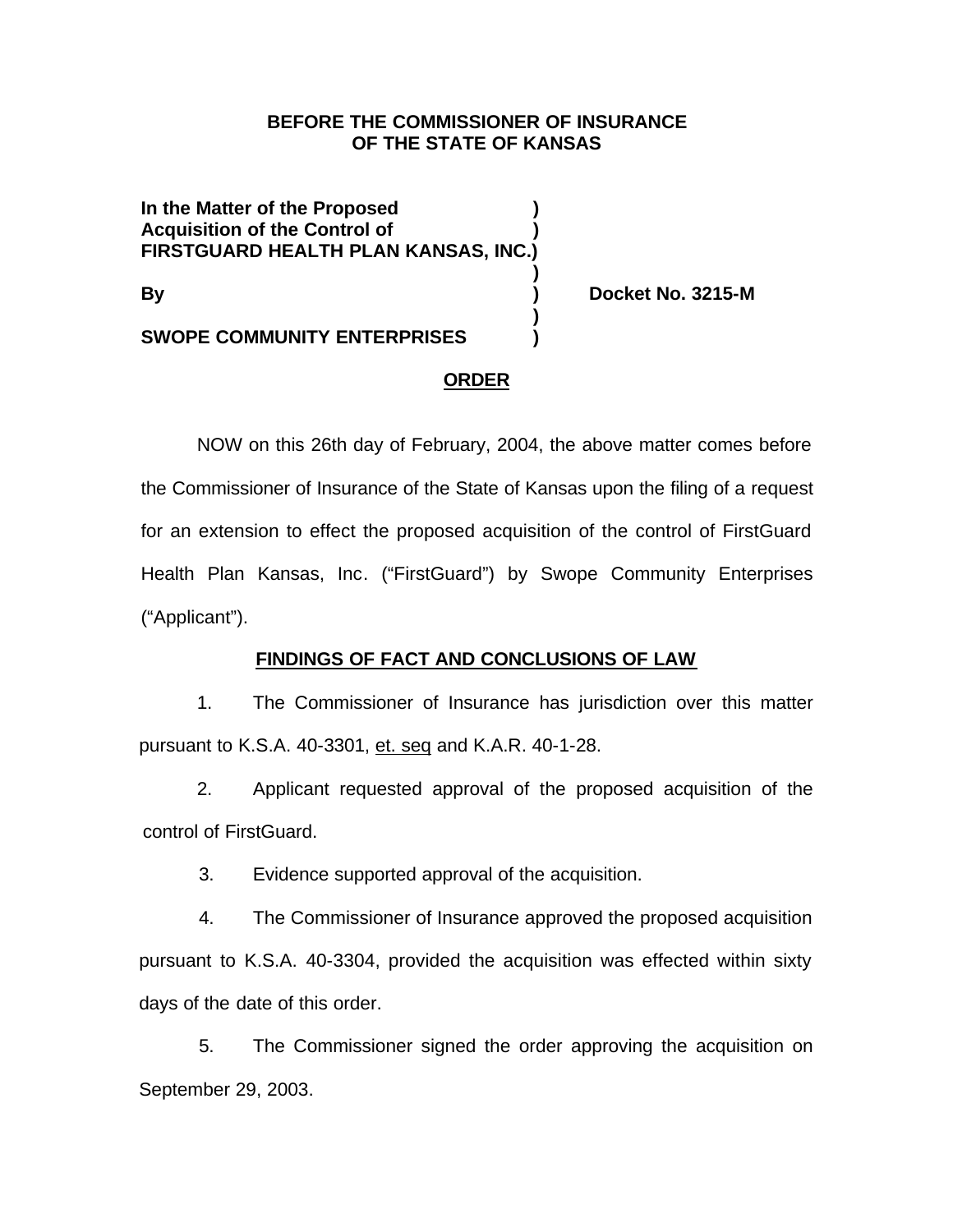6. On November 20, 2003, the applicant requested an extension of time to effect the proposed acquisition because the Internal Revenue Service ("IRS") had not issued a determination recognizing that the applicant will be exempt from federal income taxation.

7. On November 26, 2003, the Commissioner granted an extension of time to effect the proposed acquisition as requested by the applicant.

8. On February 20, 2004, the applicant requested a second extension of time to effect the proposed acquisition because the IRS has not issued a determination recognizing that the applicant will be exempt from federal income taxation.

**IT IS THEREFORE, BY THE COMMISSIONER OF INSURANCE, ORDERED THAT:**

1. An extension is herby granted to Swope Community Enterprises to effect the acquisition of FirstGuard Health Plan Kansas, Inc. is hereby granted, provided the acquisition is effected within ninety days of the date of this order.

2. The Commissioner of Insurance retains jurisdiction over this matter to issue any and all further Orders deemed appropriate or to take such further action as necessary to dispose of this matter.

#### **NOTICE OF RIGHT TO JUDICIAL REVIEW**

You have the right to judicial review in accordance with the provisions set forth in the Act for Judicial Review and Civil Enforcement of Agency Actions (K.S.A. 77- 601, et seq., as amended). If you wish to appeal this decision, you must file a petition for judicial review after exhausting all administrative remedies available in